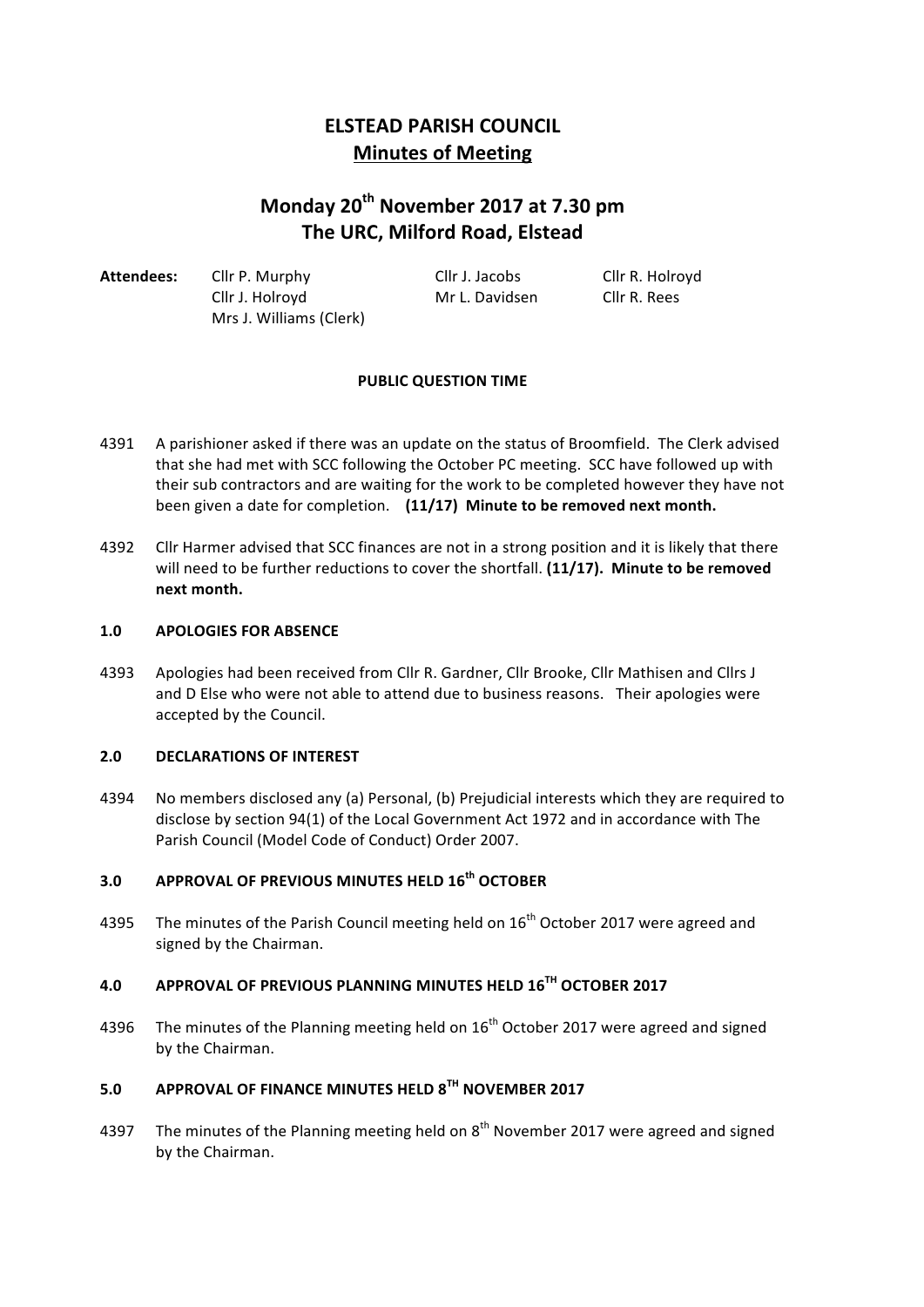#### **6.0 MATTERS ARISING**

- 4286 BW68 improvement: On  $6<sup>th</sup>$  April, Hannah Gutteridge explained that she might have some monies and would try and repair one of the bridleways using SCC PIC money. The PC offered her £1,500 to help and gave priority to BW 68. This has been discussed and no further decision reached. **(09/17)**
- 4236 Improved cycle route Elstead to Milford/Rodborough. Formal written permission from MoD and NE will be required to approve the proposed slight detour route. **(07/17)**
- 4237 Flooding in Springfield: there is still no action from SCC. An initial response was received from Framptons but they have still failed to answer the question as to whether the covering of the drain was authorised despite the Clerk chasing this several times. **(07/17).**
- 4398 Thursley Road football pitch: Work has been completed and Sharks have paid £500 for the work. Sharks have agreed they will pay the defunct Burford Rec Pavilion utility service charges. (11/17). Minute to be removed next month.
- 3829 Local EER Responses to be re-invigorated. (12/16)
- 4244 Part 2 of the Local Plan is due in November. **(09/17)**
- 4245 Weyburn Works: there has been no further development on this and it is still showing as pending on the WBC Planning website. (07/17)
- 4290 Disabled Parking Bay in front of the church: The church confirmed the site and The Clerk has advised SCC. Waiting for SCC to assess and agree to add it to their Autumn schedule. **(09/17).**
- 4399 5, Anderson Place: Cllr Murphy raised the issue of whether WBC check what business rents are being charged (with specific reference to occasions where there are proposed changes of property use from business to commercial) in the Town and Parish Meeting 25.09.17. WBC Planning did not recognise the letter that they had written to us. Mrs Sims thought it was the policy of WBC to check what business rents were being charged and later confirmed in writing that this is their future policy. Cllr Murphy wrote to WBC expressing surprise that they had changed their view and WBC replied that they have noted Elstead PC's comments. Cllr Brooke is drafting a letter to the Ombudsman and will include this in her complaint. (11/17) Minute to be removed next month.
- 4293 Fallen floodlight at Burford Rec (BR): The Sharks wish to pay to assess the BR floodlights and make any repairs. The Sharks are applying for a grant that will cover much of this expenditure. Once checked and safe The Sharks would like the PC to arrange and pay for the annual insurance which the Sharks will then reimburse. Minute to be deleted next month as covered in agenda item 12. (11/17)
- 4400 An email was received from Grayshott PC asking Clerks for policies on cyber security. The Clerk to look at the responses and see if relevant for EPC to adopt. The Clerk to follow this up **(11,17)**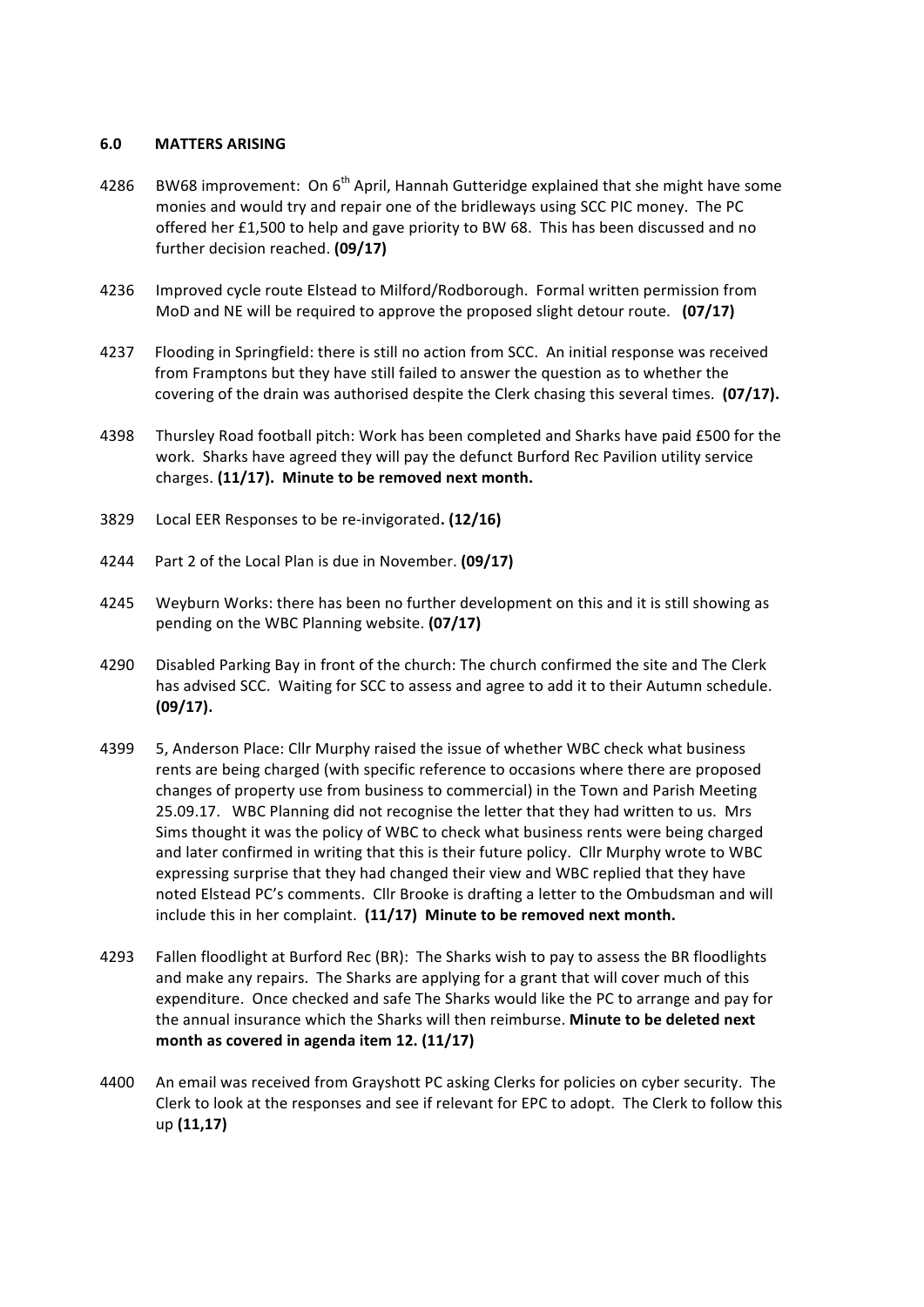- 4401 A hot air balloon landed in Burford Lodge Rec on  $17<sup>th</sup>$  June at 8am. The Clerk contacted the balloonist and no fee has been sent. The Clerk has chased several times and will chase again. **(11,17)**
- 4348 The issue of speed signs at the Milford end of the village was raised. There is a 40mph to 30mph sign within 5 metres of each other. The Clerk has contacted SCC Highways who have dealt with this. (10/17).
- 4402 Waylease Signed: The Clerk has signed a waylease agreement form for the new house being built at Redcot. The Clerk was advised that the council would receive a small payment for having the telegraph pole on council land. The Clerk has chased again following October meeting and still no feedback from SSE. The Clerk will this follow up again. **(11/17).**
- 4403 Gullies: The Clerk contacted SCC who confirmed that both gullies were jetted as requested. Residents still feel that gullies blocked. The Clerk advised that she had met with SCC following the October PC meeting. SCC have followed up with their sub contractors and are waiting for the work to be completed w/c  $20<sup>th</sup>$  November. (11/17)
- 4404 A parishioner asked whether BW 113 would be improved. Richard Knight is unable to do the work. Two contractors have quoted the same fee for completing the works. One contractor is unable to do the work as he does not have Public Liability cover. The second contractor has Public Liability cover and expects to do the works c  $6^{th}$ -8<sup>th</sup> December. Once a date is confirmed The Clerk to advise Steve Mitchell (SCC Countryside) and also Cllr Davidsen who will post on facebook. (11/17).
- 4352 Kerbstones, Broomfield: minute to be deleted as covered in 4391. (11/17)
- 4405 Flooding Silver Birches Way: There was significant flooding after recent rainfall. The Clerk met with Stewart Copping and Steve Lindsey-Clark from SCC. They advised that the flooding problem is caused by willow roots. The roots can be removed from the gullies but will grow back within a year or two. The alternative option would be to remove the willow tree however SCC cannot fund this. Cllrs advised that they were not prepared to pay for the tree to be removed. The Parish Council resolved to monitor the situation to see how serious a problem it becomes. The PC suggested that it might be appropriate to offer a donation but not to bear the full cost. (11/17).
- 4354 Tree Audit. The survey has been arranged and The Clerk confirmed that this will start on 26<sup>th</sup> October. The Clerk has advised EVAA, The Tennis Club and Cllr Davidsen to place on facebook. The Clerk to find out how often the survey must be done. (09/17). Minute to be removed next month as covered in agenda item 9.
- 4355 Governance Statement: Following a recommendation from the External Audit, The Clerk has spoken to NALC and then SSSALC who advised that the current Governance statement on the PC website is out of date. SSALC have provided The Clerk with the updated NALC statement which should cover online banking. The Clerk to forward the governance statement along with any revisions, to cllrs in time for approving at the next monthly meeting. (10/17). Minute to be removed next month as covered in agenda item 12.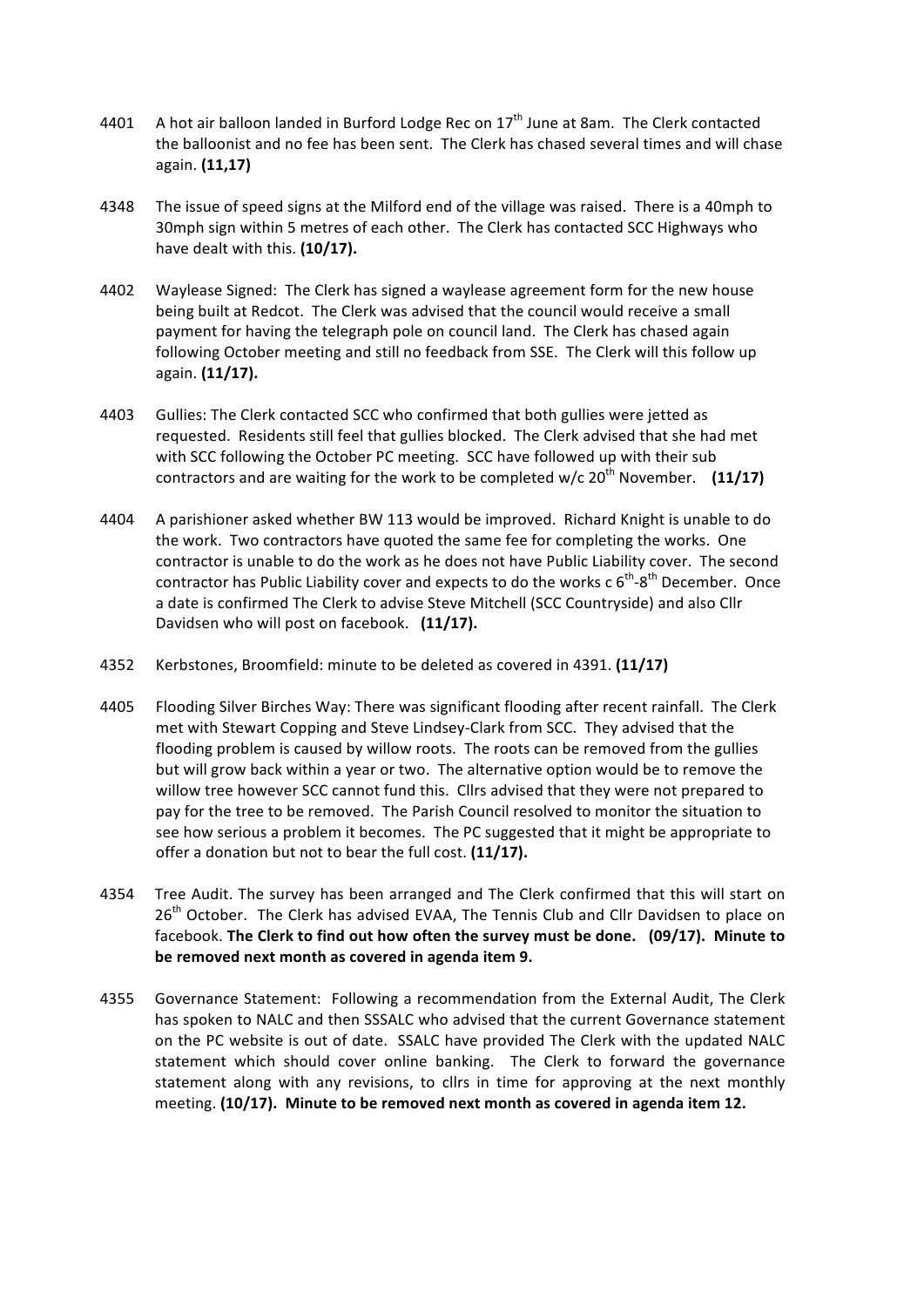- 4356 Signage: The Clerk to arrange for a sign at Burford Lodge Rec to be made acknowledging sponsors. **(10/17)**
- 3593 The play area sub-committee have started to research a suitable replacement for the train. **(09/16)**
- 4406 The play area sub-committee have applied to the Billmeir Trust for funding and are awaiting a decision. **Minute to be removed next month (11/17).**
- 4407 The Clerk / Cllr J. Holroyd to write to Tanshire Park to ask whether they might consider funding the Burford Lodge Rec play equipment improvements. **Minute to be removed next month (11/17).**
- 4408 An email was received regarding safety memorial checks at Thursley Road Cemetery. The Clerk has investigated and found that the PC should do safety checks every 5 years. The Clerk to arrange a safety check of the cemetery. Richard Knight has confirmed he would be happy to be trained to do future safety checks at Woolfords Lane Cemetery. **(11/17).**
- 4409 A parishioner has proposed turning the Beacon View Road phone box into a book exchange. The Parish Council were supportive of this. Cllr Harmer has provided a contact for Frensham. The Clerk confirmed that adoption takes ownership away from BT. The Clerk also to establish why WBC have asked for phone box to be kept in use and to explain that we would like to adopt the phone box. **(11/17)**
- 4410 FP64: The landowner has applied for a diversion across the field. SCC met with Cllr Murphy and The Clerk and all agreed that a smaller diversion running parallel with the river would be preferable. the PC has approved in principle a contribution of the order of £2,000 subject to the submissions of quotations by SCC. SCC to meet with the landowner. Cllr Murphy has also offered to meet with the landowner. **(11/17)**
- 4411 FP487: The applicant has withdrawn the original application and submitted a new proposal which The Ramblers and other individuals are happy with. (11/17). Minute to be removed next month.
- 4412 The scouts have cleared the leaves around the horse chestnut trees on the Thursley Road Rec but noticed that one tree looked as if it had canker. The Clerk thanked the scouts and advised them that all trees were being surveyed and that this would be picked up in the PC tree audit. **(11/17)**
- 4413 A complaint was received from a parishioner regarding the lack of ramp access to The Spar. A surveyor is to speak to the relevant departments. It is not possible for The Spar to have timed deliveries. The Spar agreed that the bell, which people ring for disabled access, was not very loud and on some occasions only 2 people were working in the Spar so couldn't answer the bell immediately. (11/17)
- 4414 Letter received from the VH Committee in October asking for help with funding towards new flooring the back room. (10/17). Minute to be removed as covered in agenda item **14. (11/17)**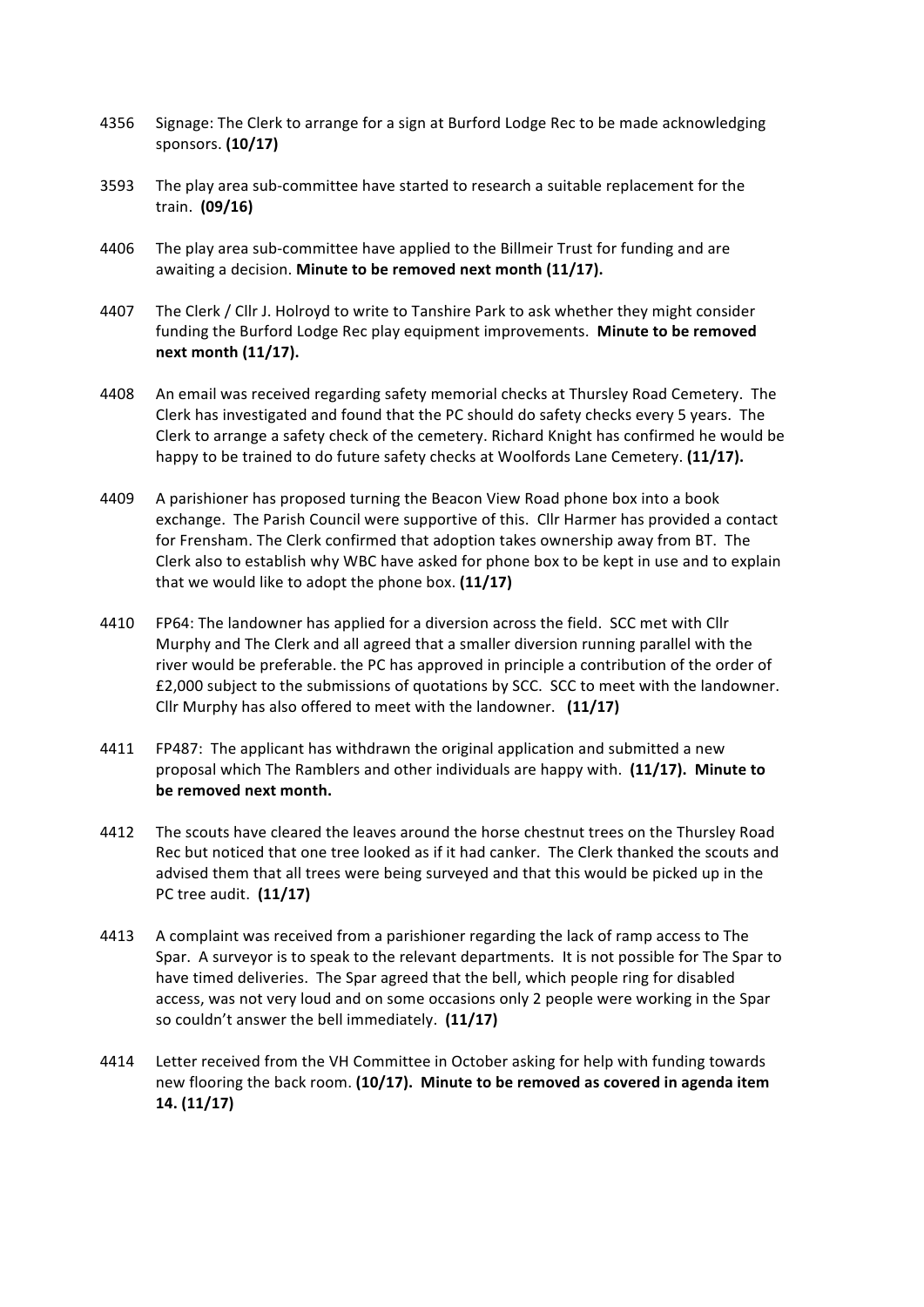## **7.0 REPORT FOLLOWING A MEETING OF WESTERN VILLAGES HELD 7TH NOVEMBER 2017**

4415 Cllr Murphy reported that there was not much available money to spend. Parish Councils are also advised not to ask for feasibility studies to be undertaken as this will use up funds unnecessarily. (11/17) Minute to be removed next month.

## **8.0 REPORT FOLLOWING A MEETING WITH WBC ON GREEN BELT ADJUSTMENT HELD 8TH NOVEMBER 2017**

4416 The meeting with WBC was positive with a reasonable outcome. WBC will come back to the E&W NHP SG by the end of the month once they have reviewed all the evidence. WBC were concerned that the Inspector would criticise them for highlighting that more areas would need to come out of the Green Belt (GB) in LPP2. However Sunray farm should have been included in the LPP1. An email was received from the Inspector asking if WBC wish to make any further minor adjustments to the GB. Cllrs agreed that Cllr Murphy should email Graham Parrott suggesting that WBC take advantage of this opportunity and put forward Sunray Farm. The E&W NHP SG also said that 'rounding off' does not make any sense and that sites should be taken into consideration according to their topography. All agreed that if WBC turn down Sunray Farm as a development site, it will be hard to progress with the NHP. (11/17). Minute to be removed next month.

#### **9.0 REPORT FOLLOWING PC LAND TREE AUDIT CONDUCTED OCTOBER/NOVEMBER 2017**

4417 The Clerk has chased for the final report several times and it arrived five minutes before the November PC Meeting. The Clerk to review the document with Cllr Jacobs and will make a recommendation at the December meeting. (11.17)

#### **10.0 PRECEPT FOR 2018/19**

4418 Prior to the finance meeting, advice was receive from the finance department at WBC advising that the compensatory grant  $(£3,360$  FY 17/18) will reduce by 10% for FY 18/19 and the council tax support grant (£670 FY 17/18) will reduce by 15% for FY 18/19. A copy of the finance minutes and proposed budget for FY 18/19 was circulated to cllrs before the November PC Meeting. Proposed expenditure for FY18/19 is £80,595.50 and proposed income is £74,677.84 for FY 18/19. The Finance Sub Committee are proposing a precept increase of  $£2,000$  to  $£40,000$ . This increase is because the PC has committed to undertake borough and county council works within our budget in light of the absence of borough and county council funds. Cllrs supported the precept and budget proposal. (11/17). Minute to be removed next month.

#### **11.0 NEIGHBOURHOOD PLAN**

- 4419 The NHP SG are waiting for feedback on Green Space Designation, SEA and GB adjustment. Once feedback has been received we can progress with another SG meeting. (11/17) **Minute to be removed next month.**
- 4303 Housing numbers: Following the Inspection of WBC's Local Plan Part 1 the Inspector has increased the number of dwellings that WBC must find for the 15 year period. This has resulted in Elstead needing to build 160 rather than 150 houses. Of this number 61 have been approved at Weyburn, 32 have already been granted permission/built, Sunray will yield 45-55 houses and Croft 2 28-35 houses. **(09/17).**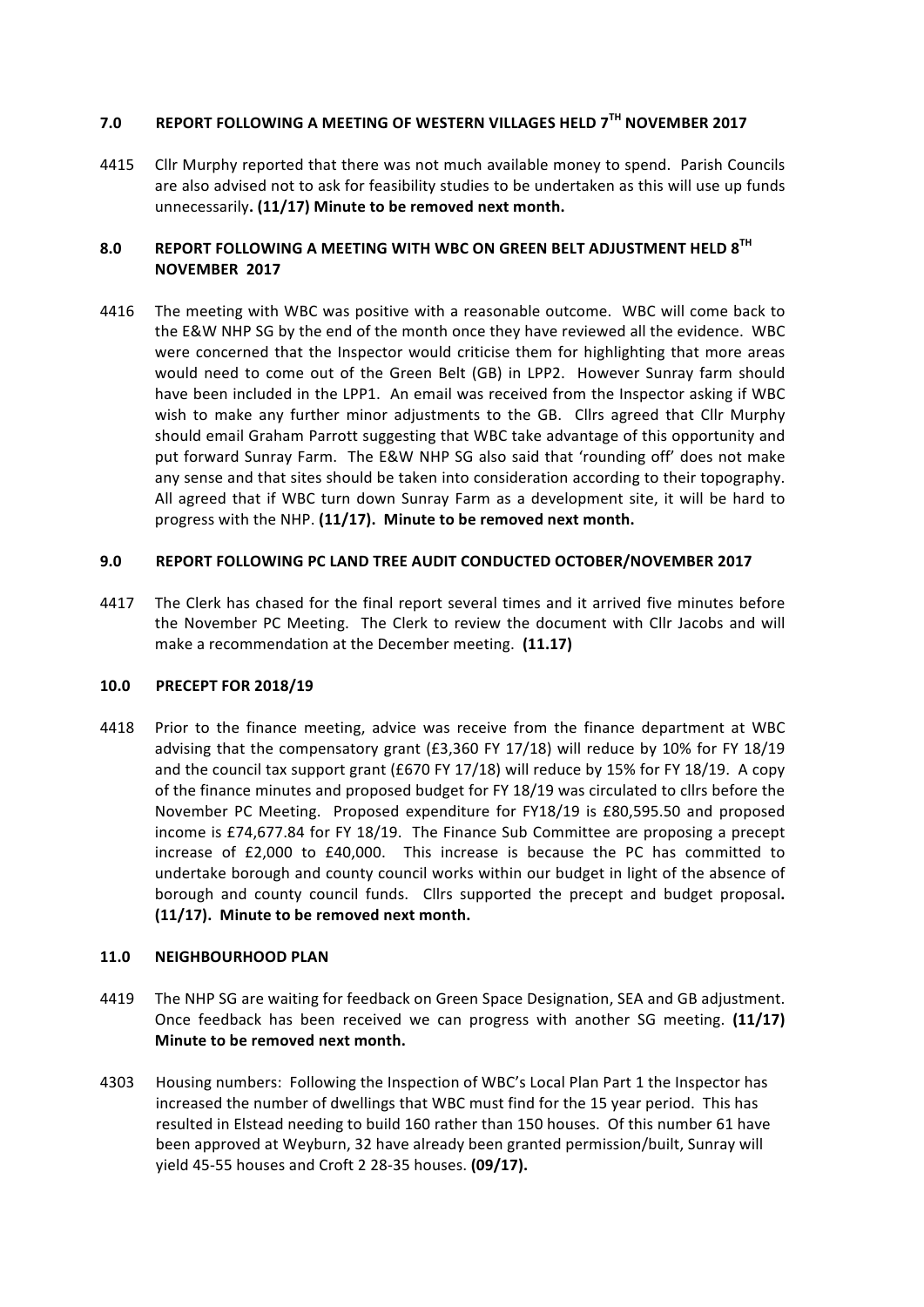- 4359 CIL Monies: Cllr Jacobs still to meet to discuss with Dawn Davidsen (who in turn to liaise with Peper Harow) how the monies should be spread across the NHP area. (10/17)
- 4011 Dunsfold: the planning application has been called in. If the plans are rejected this could mean that Elstead will need to find more houses. (03/17).
- 4360 Green Space Designation: The Clerk and Cllr Jacobs completed the application and submitted it on time by close of play, 29<sup>th</sup> September 2017. WBC have acknowledged receipt. The Clerk to confirm it is being considered as part of the formal process as this was not clear from the wording in the receipt email from WBC. (10/17).
- 4361 Proposed Adjustment to Green Belt: The Clerk and Cllr Jacobs completed the application. This was submitted on time and WBC to come back to The Clerk by Friday 20<sup>th</sup> October. The Clerk to ensure the proposal has been circulated to all cllrs. (10/17).
- 4362 SEA application: The Clerk and Cllr Jacobs completed the application and submitted it to WBC. WBC to review this with external agencies which takes two months. WBC to then confirm if a formal Screening Appraisal will be required - this is funded by WBC. (10/17).
- 4420 Draft policy review: Cllr Jacobs and The Clerk have gone through the panels from the Big meeting and fed the information back to Angela. The Clerk to photography the panels used at the Big meeting and put them on the website. (11/17). Minute to be removed **next month.**

#### **12.0 BURFORD REC FLOODLIGHT UPDATE**

4421 An email was received prior to the November PC meeting confirming that the Sharks have committed to paying for the safety checks and certification of the floodlights and that this will be completed by early December. The Sharks have committed to the installation of locking bolts to prevent attempts to tamper with the masts. The Sharks have now provided the Clerk with the cost of the new light so the Clerk can obtain an insurance quote which the PC will pay and the Sharks will reimburse. (11/17)

#### **13.0 GOVERNANCE STATEMENT**

4422 The Clerk has highlighted the areas that need agreement  $-$  this is namely the budget thresholds. The Clerk and Chairman to go through and agree budget thresholds. The final governance statement will be circulated before the December meeting and will be signed off in the December meeting. (11/17)

#### **14.0 GRANT REQUESTS**

- 4423 A request was received form Elstead Village halls for help towards refurbishment of the either the back room floor to the main hall or the loo flooring in the youth centre. Elstead Parish Council agreed to fund the Village Hall £1,200. (11/17). Minute to be removed **next month.**
- 4424 A request was received form Help in Elstead for help towards running this vital community asset. Elstead Parish Council agreed to fund Help in Elstead £500. The Clerk to ask HiE if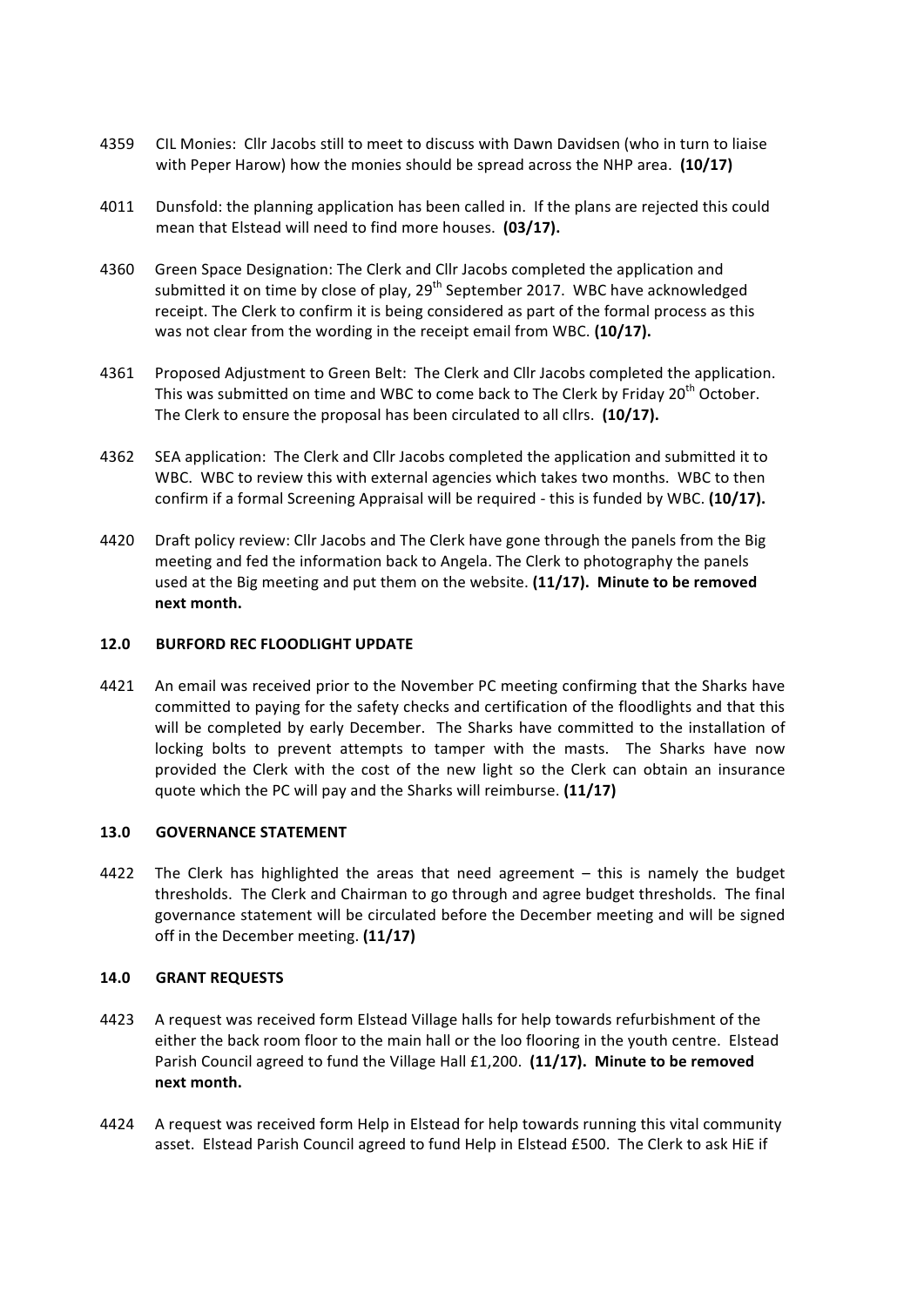they would be able to do more projects with more support which the PC would consider giving them. (11/17). Minute to be removed next month.

4425 A request was received from The Clockhouse for help towards the replacement of safety doors. Elstead Parish Council agreed to fund The Clockhouse £1,500. Clllr Murphy declared an interest in this item as his wife is a trustee of the Clockhouse. (11/17). **Minute to be removed next month.** 

#### **15.0 WOOLFORDS LANE CEMETERY**

- 4426 It was agreed that there needs to be a space assessment completed for the cemetery. Mr Davidsen agreed to take this on. If more space is required trees will need to be felled and the land must settle for 10 years before burials can happen on the cleared site. (11/17)
- 4427 The broken concrete container needs to be removed as it is dangerous. The Clerk to advise Richard Knight. (11/17)
- 4428 A parishioner who has reserved a space next to his late wife was concerned that it might be used for another burial despite the fact that the council keep rigorous records. Cllrs have agreed that a reservation marker can be placed on his space to reassure him. (11/17) **Minute to be removed next month.**

#### **16.0 EER ROTA FOR 2018**

4429 The Clerk circulated the 2018 EER rota in the meeting. (11/17). Minute to be removed **next month.**

#### 17.0 **REPORTS AND CORRESPONDENCE**

- 4430 The Clerk wrote an article on behalf of the E&W NHP team for the Village News regarding WBC's inclusion of 4 Trees and not Sunray Farm within its GB review. (11/17). Minute to be removed next month.
- 4431 A complaint was received regarding the moles at Burford Rec. The Clerk contacted a mole catcher who explained they could only do the work if the area was fenced off. The Clerk to discuss with Peter Lincoln and to look at the doing the work from  $9<sup>th</sup>$  December which is the last Sharks session of the year. Cllr R Holroyd to be advised when the work is scheduled. (11/17).
- 4432 Information was received on a public consultation for the Surrey Waste Local Plan which is running from  $1^{st}$  November 2017 to  $7^{th}$  February 2018. Cllrs do not want to comment. (11/17). Minute to be removed next month.
- 4433 Details of a small amount of Members Funding being available until  $20^{th}$  December was received from Cllr Harmer. (11/17). Minute to be removed next month.
- 4434 Information on more funding for communities producing a NHP has been received. The Clerk to investigate if E&W NHP is eligible. (11/17). Minute to be removed next month.
- 4435 Cllr Murphy tried to meet with James Giles as Natural England have some monies available for future works. Cllr Murphy to pursue. (11/17). Minute to be removed next month.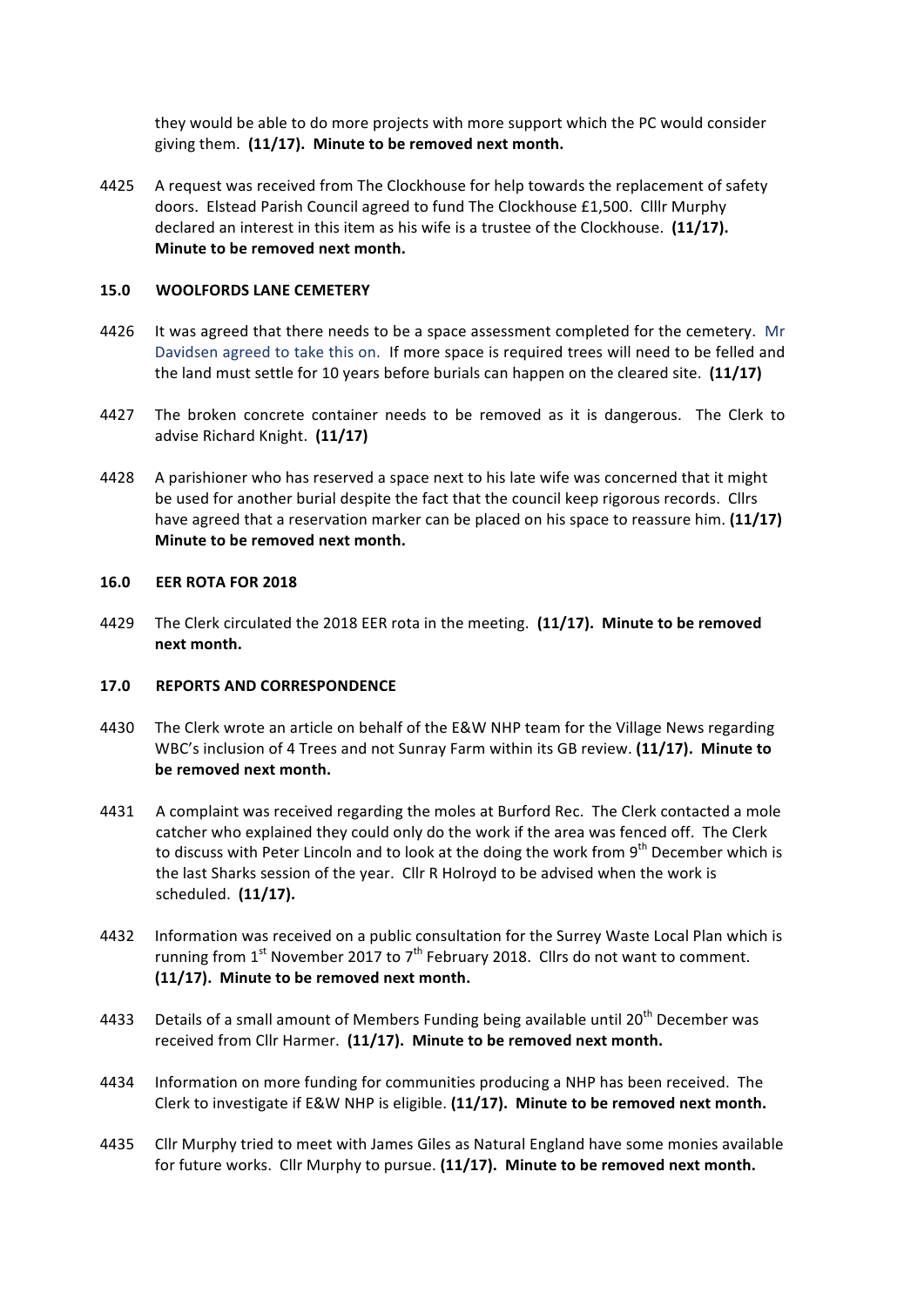- 4436 A reply was sent to a parishioner asking about the revised FP487 proposal. (11/17). **Minute to be removed next month.**
- 4437 Details on the traveller incursion at the former Weyburns Works was received. The travellers have now moved on. (11/17). Minute to be removed next month.
- 4438 A guery was received from a Tilford Clerk regarding which comapny we have used for noticeboards. (11/17). Minute to be removed next month.
- 4439 The Clerk met with the Clerk of Witley to explain how we have responded to WBC as they are also concerned at the response they have received from WBC regarding their housing site proposals. (11/17). Minute to be removed next month.
- 4440 An invitation to attend the Citizens Advice Waverley meeting was accepted by Cllr J Holroyd. The meeting to be held on 21st November at 7pm. (11/17). Minute to be removed next month.
- 4441 An invitation to attend a meeting at WBC on 21st November regarding housing was accepted by Cllr Murphy. The meeting has been postponed subsequently. (11/17). **Minute to be removed next month.**
- 4442 A complaint was received from a parishioner regarding overgrown vegetation at The Croft playground. (11/17). Minute to be removed next month.
- 4443 A letter was received from Haselmere Town Council regarding the traffic issues caused when the Hindhead Tunnel is closed. (11/17). Minute to be removed next month.
- 4444 Press releases were received on: AGM voluntary meeting  $30<sup>th</sup>$  November at 2pm, link to Watch Out magazine, Mayor thanks volunteers tea party, suspected green-blue algae found at Frensham Great Pond, Vote for Badshot Lea Pond to win new dipping platform, parks need your vote to win UK best title, Godalming Central and Ockford Ward Byelections, Remembrance Sunday in Waverley, CPRE 2 weeks to stop Green Belt Release. (11/17). Minute to be removed next month.

#### **18.0 ACCOUNTS FOR PAYMENT**

4445 The following accounts for November were presented for payment, duly authorised and cheques signed:

| Payee           | Cheque no | <b>Purpose</b>                         | Amount    |
|-----------------|-----------|----------------------------------------|-----------|
| Maxwell and Co  | 3696      | salary preparation 3 mths to Sept 2017 | £72.00    |
| Veolia          | 3697      | Bin emptying sept to dec 2017          | £107.64   |
| Kimcell Ltd     | 3698      | Domain Hiring                          | £300.00   |
| Juliet Williams | 3699      | Salary                                 | £734.77   |
| Juliet Williams | 3700      | working from home                      | £15.00    |
| Grasstex        | 3701      | grass cutting service from September   | £2,498.16 |

#### **ACCOUNTS FOR PAYMENT - November 2017**